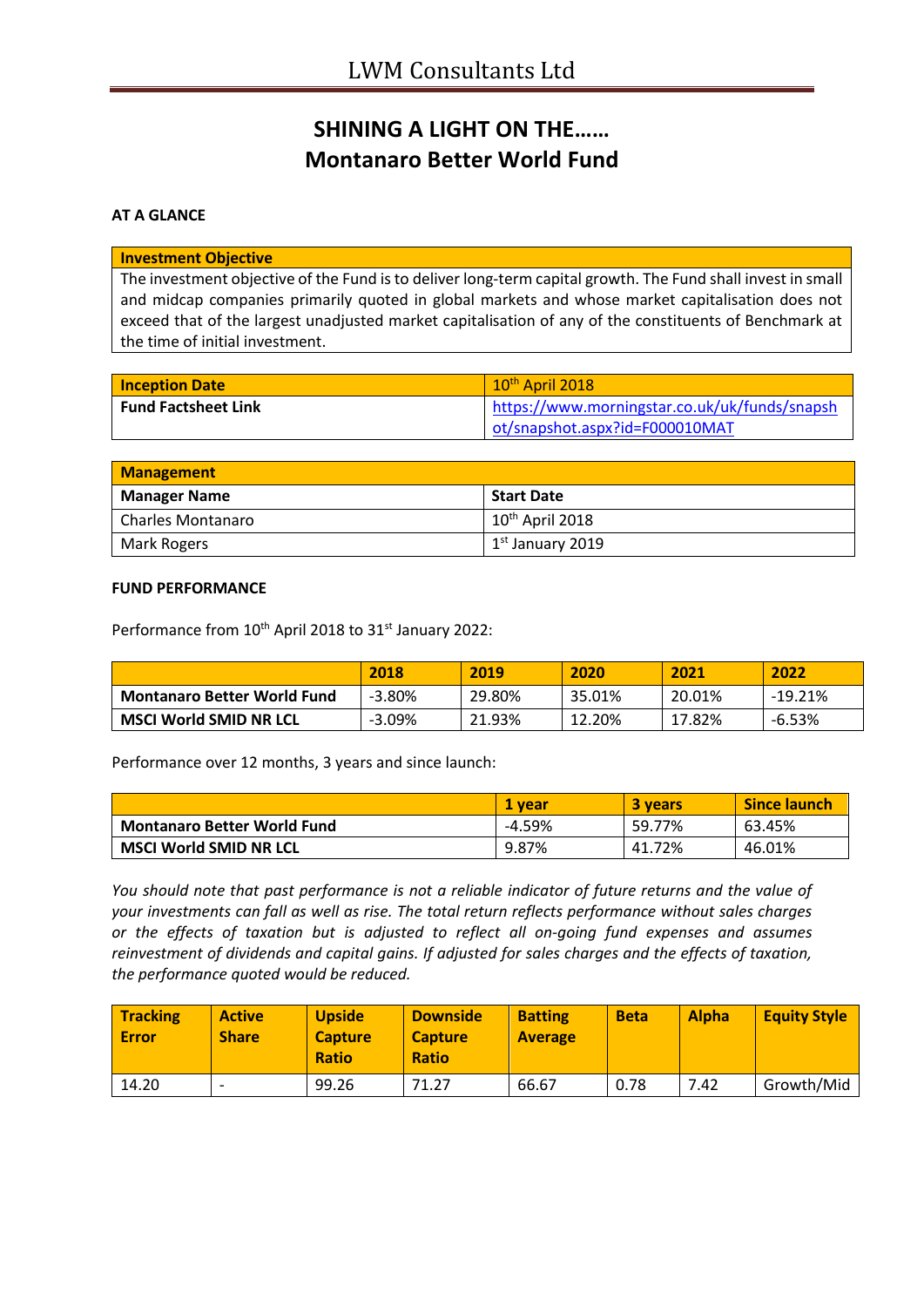# LWM Consultants Ltd

| <b>Volatility Measurements</b> |        |
|--------------------------------|--------|
| 3-Yr Std Dev (volatility)      | 18.92% |
| 3-Yr Mean Return (average)     | 16.91% |

| <b>Investment Style Details</b> |        |  |
|---------------------------------|--------|--|
| Giant                           | 0.00%  |  |
| Large                           | 18.32% |  |
| Medium                          | 63.32% |  |
| Small                           | 12.59% |  |
| Micro                           | 3.29%  |  |

| Top 5 Holdings - 51 Equity Holdings |             |       |
|-------------------------------------|-------------|-------|
| Icon PLC                            | Healthcare  | 3.57% |
| Nova Ltd                            | Technology  | 3.31% |
| Entegris Inc                        | Technology  | 3.22% |
| Trex Co Inc                         | Industrials | 3.10% |
| Sartorius Stedim Biotech SA         | Healthcare  | 3.04% |

| Top 5 Sectors             |        |  |
|---------------------------|--------|--|
| Healthcare                | 37.36% |  |
| Industrials               | 28.74% |  |
| Technology                | 24.73% |  |
| Consumer Cyclical         | 4.11%  |  |
| <b>Consumer Defensive</b> | 2.28%  |  |

| <b>Top 5 Regions</b> |        |  |
|----------------------|--------|--|
| <b>United States</b> | 46.79% |  |
| Europe ex Euro       | 16.85% |  |
| Eurozone             | 15.81% |  |
| United Kingdom       | 6.79%  |  |
| Australasia          | 5.82%  |  |

## **UPDATE….**

This is one of the more established impact strategies in the market and has performed well since launch, although this has dropped back this year. The fund is positioned more towards small and midcap companies with a bias towards quality growth.

It includes exclusions across tobacco, alcohol, weapons, adult entertainment, gambling, high-interest rate lending, fossil fuels and animal testing (ex-healthcare). The focus is on six themes: environmental protection, green economy, healthcare, innovative technologies, nutrition, and well-being – with a focus on products and services that make a positive impact.

These businesses are supported by tailwinds across the UN SDGs, the US build back better and UKs contribution to stop global warming.

There is an argument that this sector is overpriced and another dot.com bubble. The reality is that they look to invest in business models they understand, companies which are profitable, companies which might have niches in the markets they operate in, and they are often market leaders.